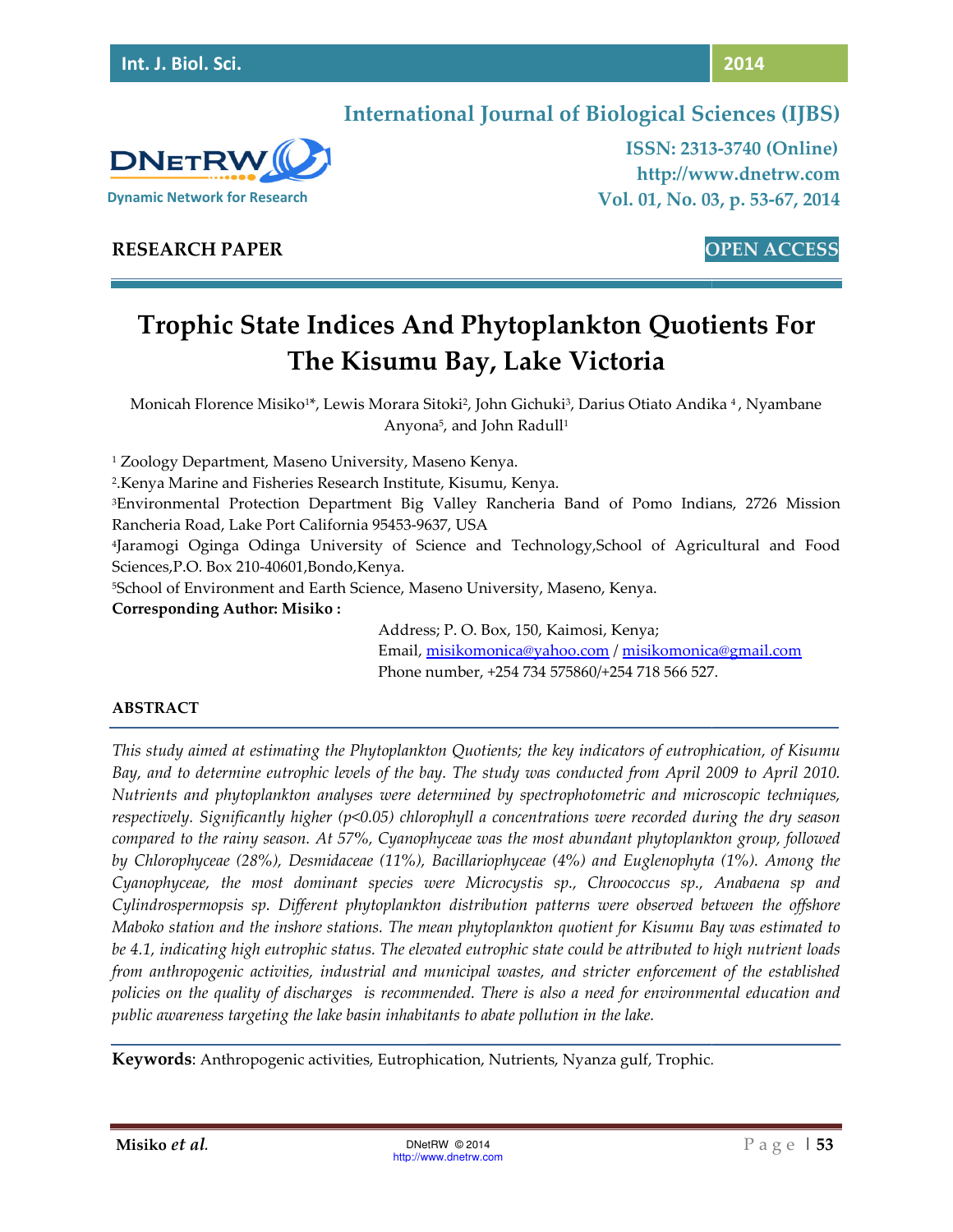#### **1.INTRODUCTION**

Many of the world's freshwater lakes suffer from nutrient loading (Hecky, 1993). Eutrophication is thought to be the primary cause of freshwater impairment (Selman and Greenhalgh, 2009). Like many freshwater bodies in the world, Lake Victoria has experienced deterioration in water quality and high levels of ecological stress in recent years, a situation that has largely been attributed to escalation of anthropogenic activities within the riparian areas. This has contributed to eutrophication and contamination of the lake waters, with grave implications on the fisheries economy of the region (Hecky, 1993; Kaufman, 1992; Hecky, *et al*., 1994). Scientific evidence of nutrient enrichment in Nyanza Gulf has been reported by (Lung'ayia *et al.* 2001; Gikuma-Njuru and Hecky 2005). Consequently, limnological work on Nyanza Gulf has been studied since 1960s, and has shown increased hypolimnetic anoxia, increased nitrogen and phosphorus inputs and persistent high water levels accompanied by decline of available silicon (Gophen *et al*., 1995). In addition, phytoplankton productivity and shifts from diatom to blue-green algae dominance has occurred. Consequently,

#### **2. MATERIALS AND METHODS**

#### **Study area and Sampling**

The study of Phytoplankton Quotients (P.Q.) and Trophic State Indices (TSI) was conducted between April 2009 and April 2010 in Kisumu Bay taking into consideration the dry season (August-September) and the wet season (March -May). Three sampling stations were set at the discharge points of rivers Kisian (S1) and Kisat (S3), and the Yacht club (S5) to capture the effects of stream inputs. Two other stations were located at the Kisumu railways pier (S4) and Maboko (S2), in the inner Winam Gulf, to capture the effects of runoff and the ensuing dilution, Figure 1. The sampling stations were positioned using a Magellan Global Positioning System (GPS) 315 meridian. Sampling was done

enhanced chlorophyll *a* levels were reported in the late 1980s and early 1990s (Hecky, 1993). Nitrogen and phosphorus are particularly cited as critical to biological processes in aquatic ecosystems, results in increased biomass production, upsetting the natural balance of these ecosystems (Selman and Greenhalgh, 2009).

Nyanza Gulf is currently exhibiting characteristic symptoms of eutrophication, as evidenced by mats of floating macrophytes, high turbidity, oxygen depletion, and changing phytoplankton community structure. Despite all these changes, no trophic state indices have been calculated for Nyanza or Kisumu Bay. Effective management of water quality and lake pollution is only possible with improved scientific understanding of the limnological and hydrological aspects of the lake and anthropogenic effects on the lake environment (Hecky, 1993; Kaufman, 1992; Hecky, *et al.,* 1994). The aim of this paper was to address the trophic status of Nyanza gulf waters and offer a scientific understanding of the water quality and pollution level through trophic state indices and phytoplankton quotients for the gulf.

on a monthly basis for a year. All samples were taken at a depth of 1 m. *In situ* parameters were measured before sampling. Secchi depth transparency was measured using a standard 20 cm diameter Secchi disk, water turbidity and pH were measured using a Hatch Turbidimeter 2100 P, while pH was measured using a digital Mini pH meter Model 49. Water depth, temperature, conductivity and chlorophyll a were measured using a submersible Conductivity-Temperature-Depth, CTD (Seabird Electronics®) profiling system. Water samples were collected using a 2.5 litre Van Dorn water sampler, and placed in sterile plastic sample bottles. Total alkalinity and total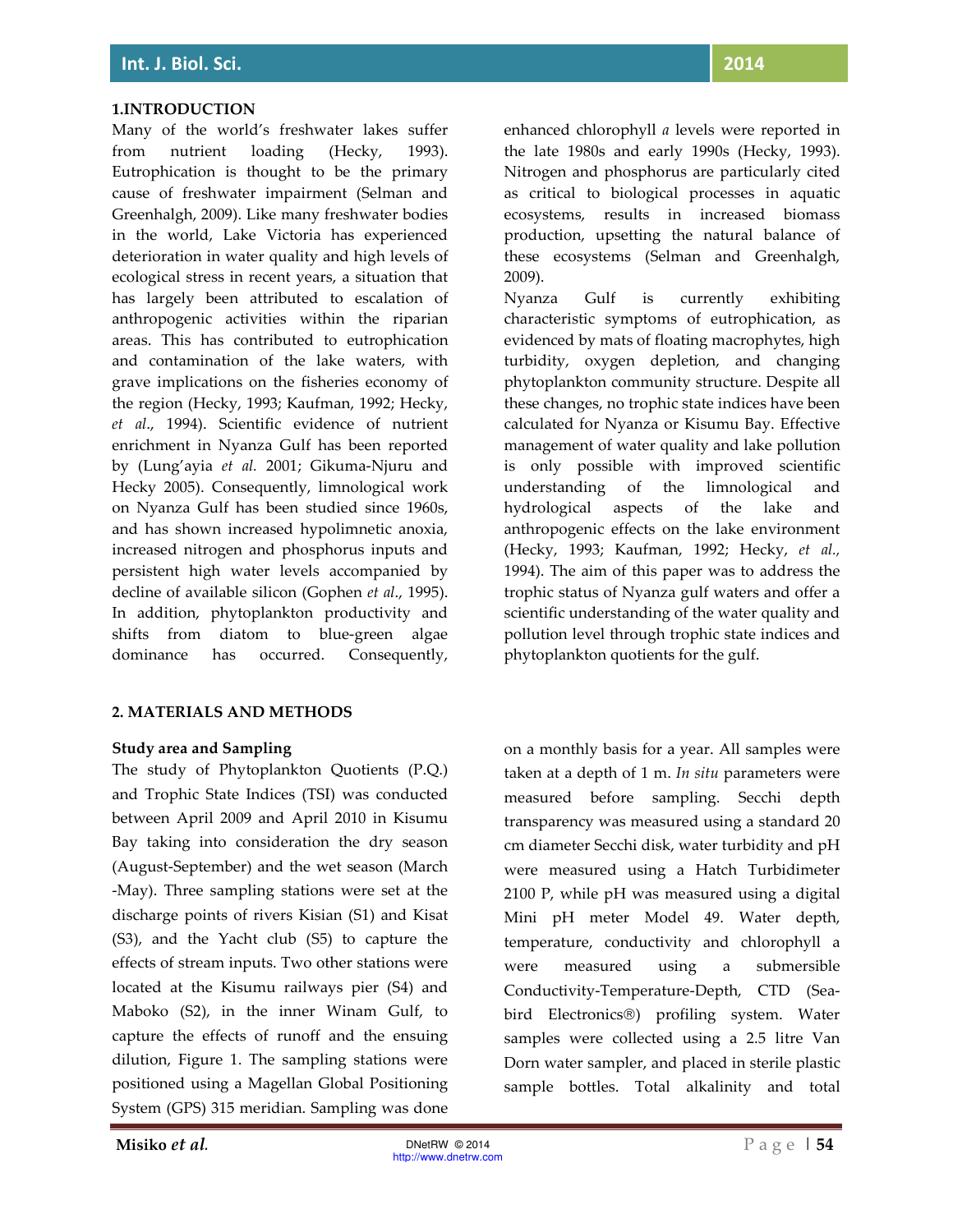hardness were determined using the methods of (APHA ,1995) by titration of 50 ml of water sample with 0.02 N HCI to a pH of 4.5, using methyl orange indicator and 0.02 N EDTA respectively. Samples for nutrient analysis were stored in an ice box and transported to the laboratory for analysis within 24-48 hours. Phytoplankton samples were collected using a Van Dorn water sampler (quantitative analysis) and a 10 µm phytoplankton net (qualitative analysis), fixed using acidic Lugol's solution and stored in plastic vials for laboratory analysis. Total suspended solids and total dissolved solids were determined by filtering 50mls of water through a pre-weighed standard glassfiber filter into a dry and pre-weighed evaporating dish. The residue retained on the filter paper was dried to a

## **2014**

constant weight in an oven at 103 to 105°C for at least 1 hour, while the filtrate in the evaporating dish was evaporated in an oven, at 103 to 105°C for at least 1 hour. These were then cooled in a desiccator and weighed. The cycle of drying, cooling in a desiccator, and weighing was repeated until a constant weight was obtained. The increase in weight of the filter represented the total suspended solids (TSS) and was calculated by multiplying the difference in weight of filter + dried residue from weight of filter alone by 1000, then divided by sample volume (50ml). The increase in weight of the evaporating dish represented the total dissolved solids (TDS), calculated as by multiplying the difference in weight of evaporating dish + weight of dried residue from weight of evaporating dish alone by 1000, then divided by sample volume (50ml).



**Figure 1:** Map of Winam Gulf showing Kisumu Bay, its drainage system, and the sampling stations (S1- R. Kisian, S2 – Maboko, S3 - R. Kisat, S4 - Railway Pier and S5 - Kisumu Yacht Club).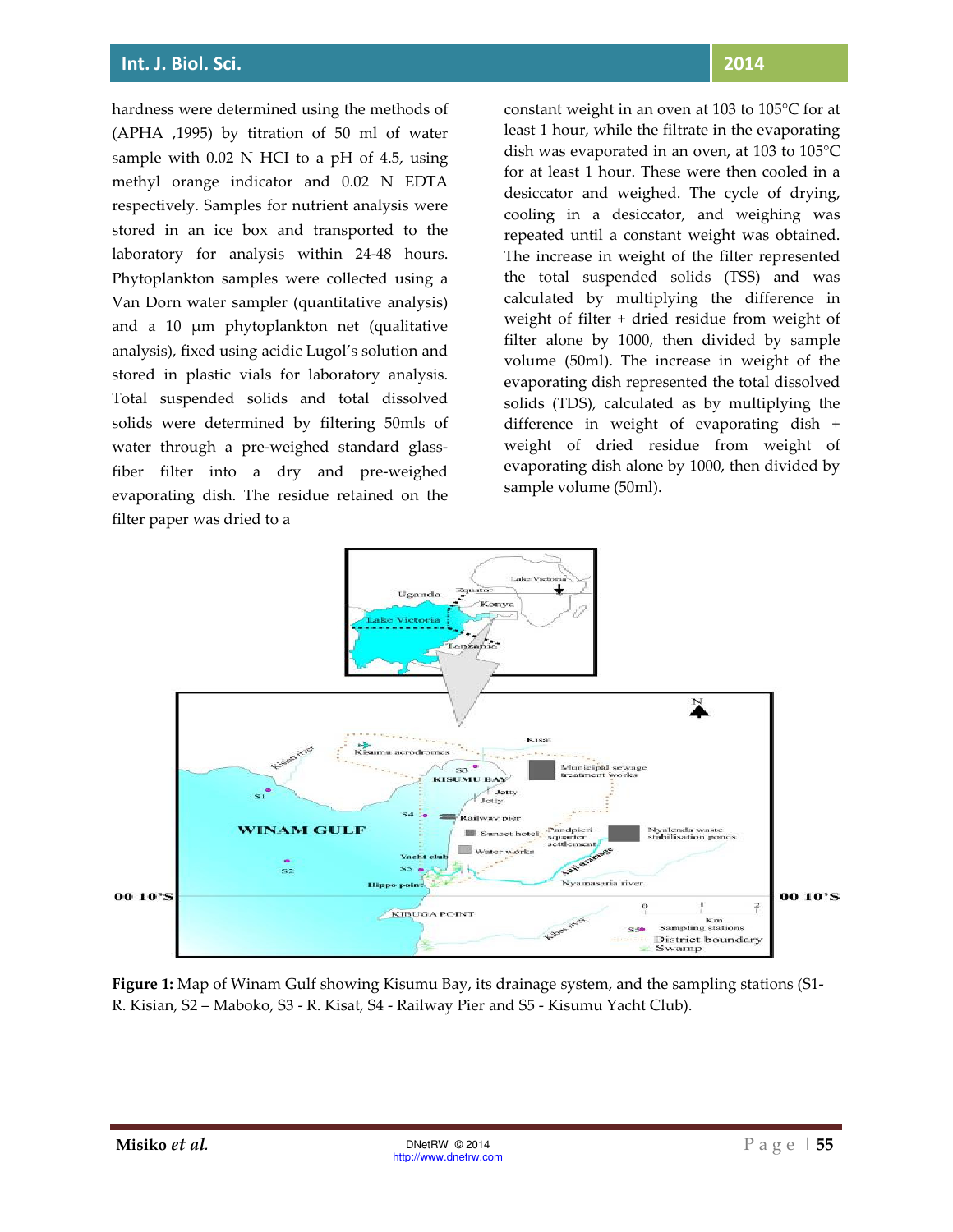## **Nutrient Analyses**

Ammonia content was analyzed using phenol hypochlorite method while nitrates and nitrites were analyzed using the Cadmium – reduction method (USEPA, 1979). Total nitrogen and total phosphorous were determined on unfiltered water samples. Digestion of TN with potassium per sulfate and autoclaving process was carried out to convert organic nitrogen to nitrate nitrogen while TP was oxidized using hot 5% potassium per sulfate in distilled water, autoclaved then further cooled at room temperature to liberate organic phosphorus as inorganic phosphate. Soluble reactive phosphorous ( $PO_4 - P$ ) was analyzed using the Ascorbic acid method. Silicates were analyzed using the heteropoli blue technique according to (APHA ,1995).

#### **Phytoplankton analyses**

Phytoplankton cells were identified, and counted using an inverted microscope at 400x magnification. Counts were made of all individual cells, colonies and filaments. Phytoplankton identification was done using the methods of (Huber–Pestalozzi , 1938;Cocquyt *et al.* 1993). Algal biomass determination was done by counting and measuring algal cells and the total cell count converted to cell biovolume using appropriate geometric formulae as outlined in (Wetzel and Likens ,2000).

## **RESULTS**

## **Physico-Chemical Parameters**

The physical and chemical characteristics of Kisumu bay for the period 2009/2010 are shown in Tables 1 and 2. Ambient water temperatures for Kisumu bay ranged between 26.3oC and 28.5°C, with significantly lower temperatures (ANOVA, p<0.05) experienced during the wet season. Dissolved oxygen levels varied significantly among sampling stations (ANOVA, p<0.05), with the lowest  $(4.6 \pm 0.4 \text{ mg/l})$  levels recorded at the inlet of River Kisat and the highest  $(8.0 \pm 0.2 \text{ mg/l})$  at the offshore Maboko station.

The concentrations of dissolved and suspended solids in the water also varied among sampling stations, with highest TDS  $(746.4 \pm 48.1 \text{ mg/l})$ level recorded at the mouth of River Kisian, and the lowest  $(292.2 \pm 26.9 \text{ mg/l})$  at Auji drainage/River Nyamasaria inlet. Similarly, highest (1597.7  $\pm$  57.9 mg/l) and lowest (621.7  $\pm$ 7.4 mg/l) TSS levels were recorded at the inlets of rivers Kisat and Auji, respectively. An average pH of  $7.7 \pm 0.1$  was recorded for the bay during this period. Kisumu Bay waters recorded low conductivity levels (Av.  $178.7 \pm 12.1 \mu\text{S/cm}$ ) and even lower Secchi depth measurements (< 0.3 m) during the same period. There were variations in turbidity among sampling stations (Table 1) and between the wet and dry seasons (Table 3), with the highest  $(358.2 \pm 7.2$  NTU) and lowest  $(197.4 \pm 17.3 \text{ NTU})$  turbidity levels recorded at the Railways pier and Auji drainage/River Nyamasaria inlet stations, respectively.

Kisumu bay recorded relatively high TP (289.6  $\pm$ 8.9 $\mu$ g/l) and TN (1518.5 ± 7.0 $\mu$ g/l) levels during the study period, table 2. Significant spatial variations (ANOVA, p<0.05) in total phosphorus (TP) and total nitrogen (TN) levels were observed within Kisumu Bay, with River Kisat and River Kisian inlet stations recording higher levels of both nutrients compared to other stations. The relative levels of total nitrogen and phosphorus and the TN/TP ratio in the bay, however, remained constant throughout the year. Silica levels in the bay also varied with location and season.

Spatial and seasonal variations in chlorophyll *a* levels were also observed in Kisumu Bay. While the highest concentrations of chlorophyll *a* (32.6  $\pm$  5.7  $\mu$ g/l) were recorded at the R. Kisat inlet, the offshore station (Maboko), recorded significantly lower mean chlorophyll *a* levels  $(18.4 \pm 1.1\mu\text{g/l})$  during the wet season, Table 3. Regression analyses revealed significant negative relationship between chlorophyll *a*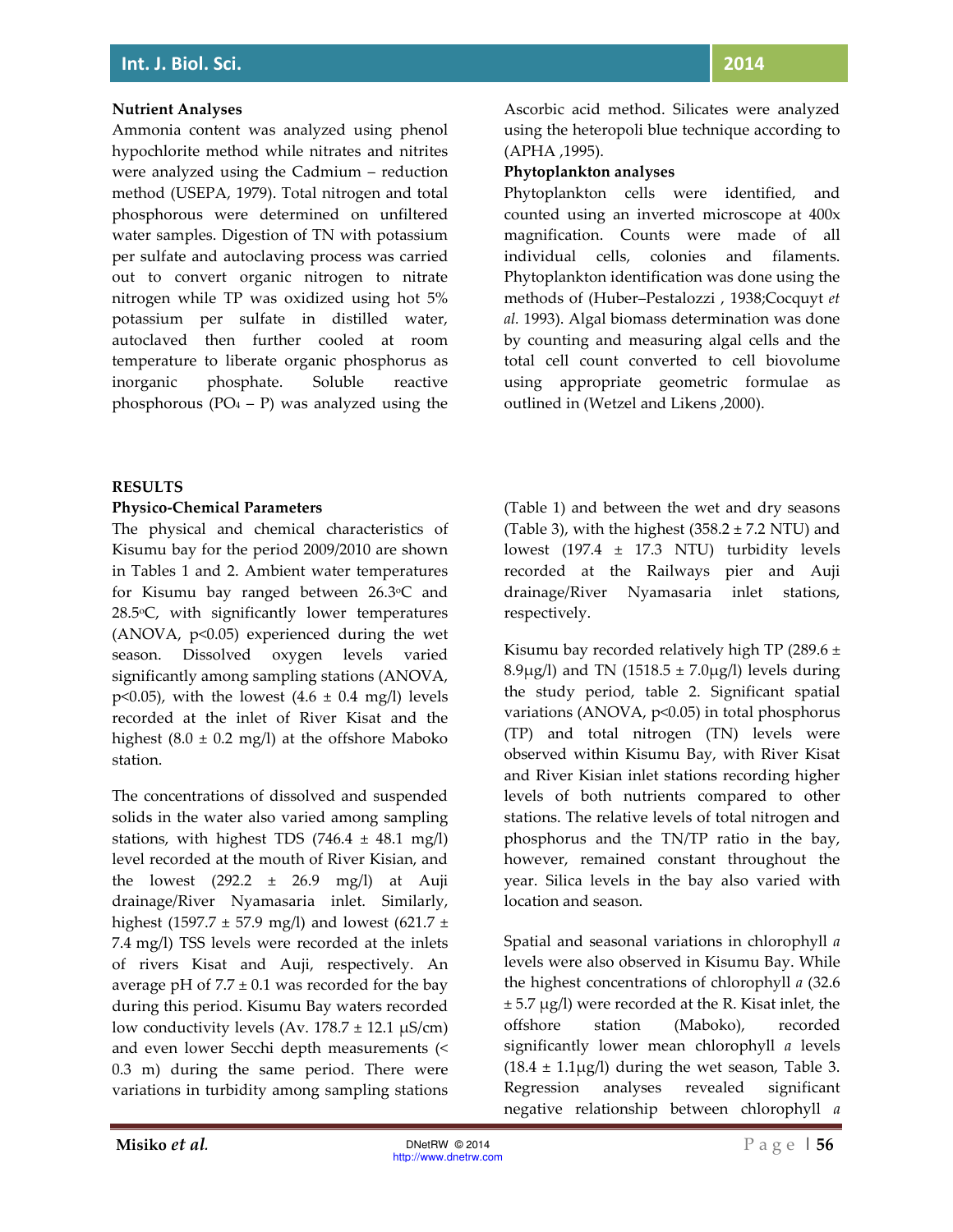levels and total suspended solids, water turbidity, total nitrogen and total phosphorus levels in the water (p<0.01), Figure 2. Secchi transparency measurements were also

significantly negatively related to the chlorophyll *a* levels, while TDS showed a significant positive relationship with chlorophyll *a* levels in the lake waters.

#### **Phytoplankton Species Composition, Distribution and Abundance.**

At 57% the Cyanophyceae were the predominant phytoplankton family in Kisumu bay (Figure 3). Other major families in the bay included the Chlorophyceae (28%), Desmidaceae (11%), Bacillariophyceae (4%) and Euglenophyceae (1%). Among the Cyanophyceae, the most abundant species were *Microcystis* sp*., Anabaena* sp*. and Cylindrospermopsis* sp. (Table 4). Other species recorded in significant numbers included: *Nitchzia* sp*., Chroococcus* sp*., Tetraedron* sp., *Euglena* sp., *Cosmarium* sp*., Planktolyngbya* sp*., Stephanodiscus* sp*., Phacus* sp*., Aulacoseira* sp*., Coelastrum sp., Navicula* sp*., Aphanocapsa* sp*. and Kirchnella* sp. in a descending order.

A list of the major phytoplankton families and genera recorded in Kisumu bay during this study, and their relative abundance is given in Table 4 and Figure 3, respectively. In all, 50 genera of phytoplankton were identified in the 5 sampling stations. In terms of diversity, the Chlorophyceae were the most diverse with 18 species recorded, Cyanophyceae with 11 species, Bacillariophyceae with 8 species, Euglenophyceae with 6 species, Desmidaceae with 5 species and the Dinophyceae with only 2 species in the bay. There were no significant seasonal variations in the composition and relative abundance of phytoplankton taxa.





#### **Phytoplankton Quotients and Trophic State Indices**

The phytoplankton quotients varied significantly with location and season (Table 5). The highest PQ  $(6.4 \pm 1.6)$  was recorded at the mouth of River Nyamasaria; while the lowest PQ  $(2.3 \pm 1.5)$  was recorded at the mouth of River Kisat. The compound PQ for the bay was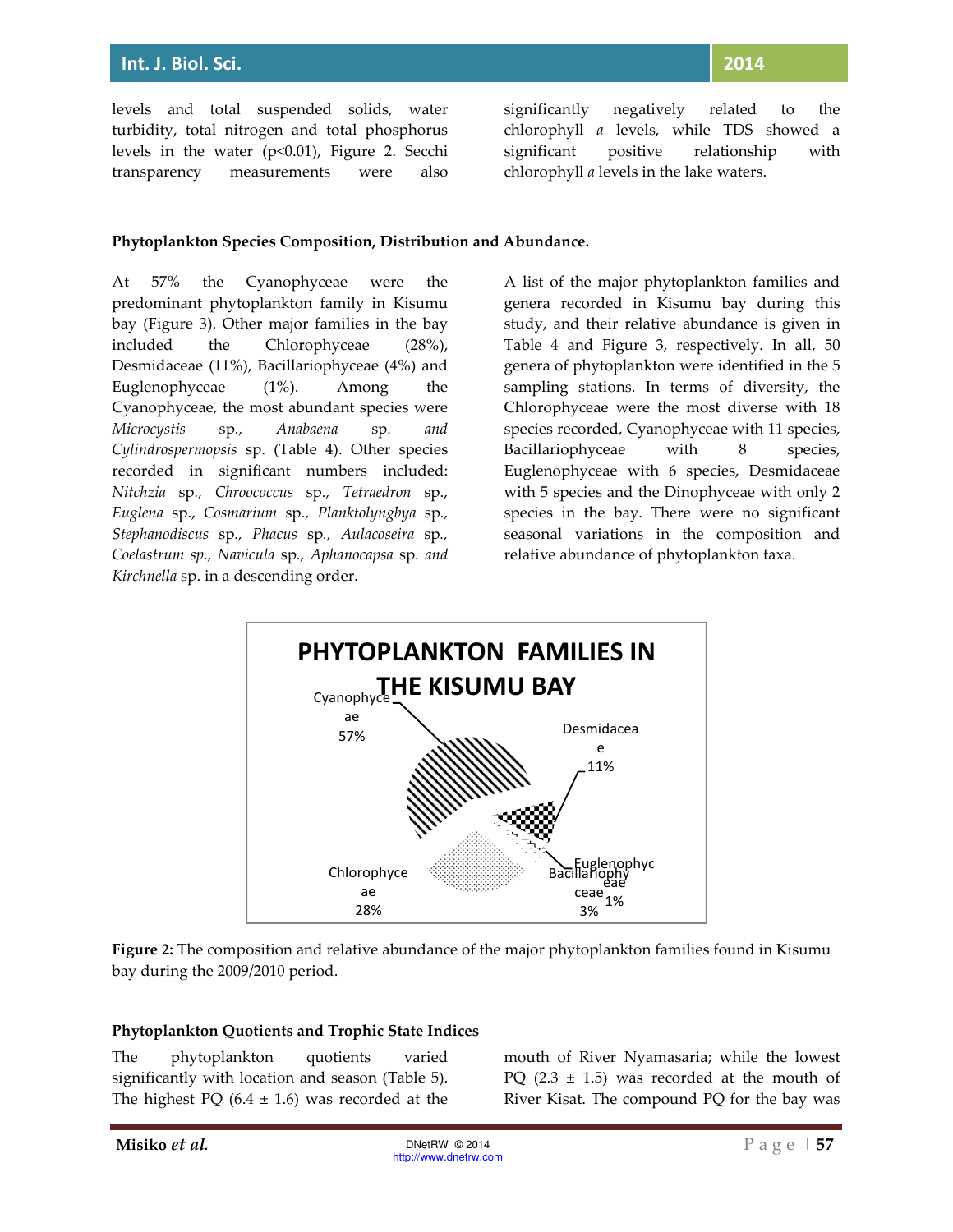estimated to be 4.09. The Trophic State Indices (TSI) for Kisumu bay is given in (Table 6). While there were no spatial differences in TSI values for TP and TN, the TSIs for chlorophyll *a* differed markedly between stations, with the highest TSI (51.8  $\pm$  0.4) being recorded at Kisat

## **DISCUSSION**

## **Physico-chemical Parameters**

Results showed that ambient water temperatures for Kisumu Bay ranged between 26.3°C and 28.5°C; with significantly lower temperatures during the wet season. The temperature measurements recorded in Kisumu Bay reflected the general diurnal temperatures reported for L. Victoria waters (LVEMP, 2000). The results also indicated that dissolved oxygen levels in the bay varied significantly among sampling stations, but were within the internationally acceptable levels (APHA, 1995; OECD, 1982) (Table 3). Low DO levels recorded at Kisat Station, coincided with high levels of TSS reflecting the effect of point source discharges from the river Kisat, consistent with the often-reported inverse correlation between DO and TSS levels (USEPA, 2000; Gichuki *et al*, 2006) that is usually associated with high nutrient inputs. Even though DO levels as low as 1 mg/l have been recorded in the wider L. Victoria waters (Verschuren *et al*., 2002; Odada *et al*., 2004), the levels reported here indicate that Kisumu Bay has enough dissolved oxygen to sustain a healthy ecological diversity. The highest levels of TDS  $(746.4 \pm 48.1 \text{ mg/l})$  were recorded at the mouth of R. Kisian, a river station while the lowest TSI  $(37.2 \pm 0.3)$  was recorded at the offshore Maboko station. The combined TSI for the bay was estimated to be  $145.263 \pm 4.1$ , a value that was much higher than the universally acceptable values for quality waters  $( $70$ ).$ 

surrounded by a continuously weathering rocky catchment, which contributes to the relatively high suspended solids load into the bay, while the lowest  $(292.2 \pm 26.9 \text{ mg/l})$  was recorded at the Auji drainage/R. Nyamasaria inlet that flows gently into Kisumu Bay, allowing for sedimentation of solids before reaching the mouth of the inlet. The Secchi depth measurements recorded during this study were even lower (< 0.3m), than those reported successively by (Lehman and Brandstrator ,1994 ; Sitoki *et al*., 2010), indicating a state of continual degradation of the bay. The Kisumu

Bay waters, however, recorded low conductivity levels (Av. 178.7 µS/cm) similar to those reported by (Sitoki *et al*., 2010). The low conductivity levels were probably expected considering the low TDS levels recorded in the bay during this study. High turbidity levels (> 197 NTU's) were recorded in the bay indicating that the waters of the bay were murky and of poor quality. The variability of environmental parameters among sampling stations indicate presence of significant environmental impacts exerted on the quality of the bay's waters by the inflows from the riparian areas around Kisumu Bay, and that seasonality has a significant influence on these impacts.

#### **Nutrients levels and chlorophyll a concentrations of Kisumu Bay**

The concentration of phosphorus in most freshwaters range between 2 and 20 µg/l, whereas that of nitrogen seldom exceeds 100µg/l. The nutrient (TN and TP) levels(Table 3) recorded in Kisumu Bay during this study were not only much higher than the normal

freshwater levels, but also higher than those previously recorded within the Nyanza gulf by (Hecky ,1993; Hecky *et al*. 1996; Lung'ayia *et al*., ,2000; Gikuma-Njuru and Hecky ,2005 ;Gichuki *et al*. 2006). These high TP and TN levels may be a reflection of high nutrient inputs resulting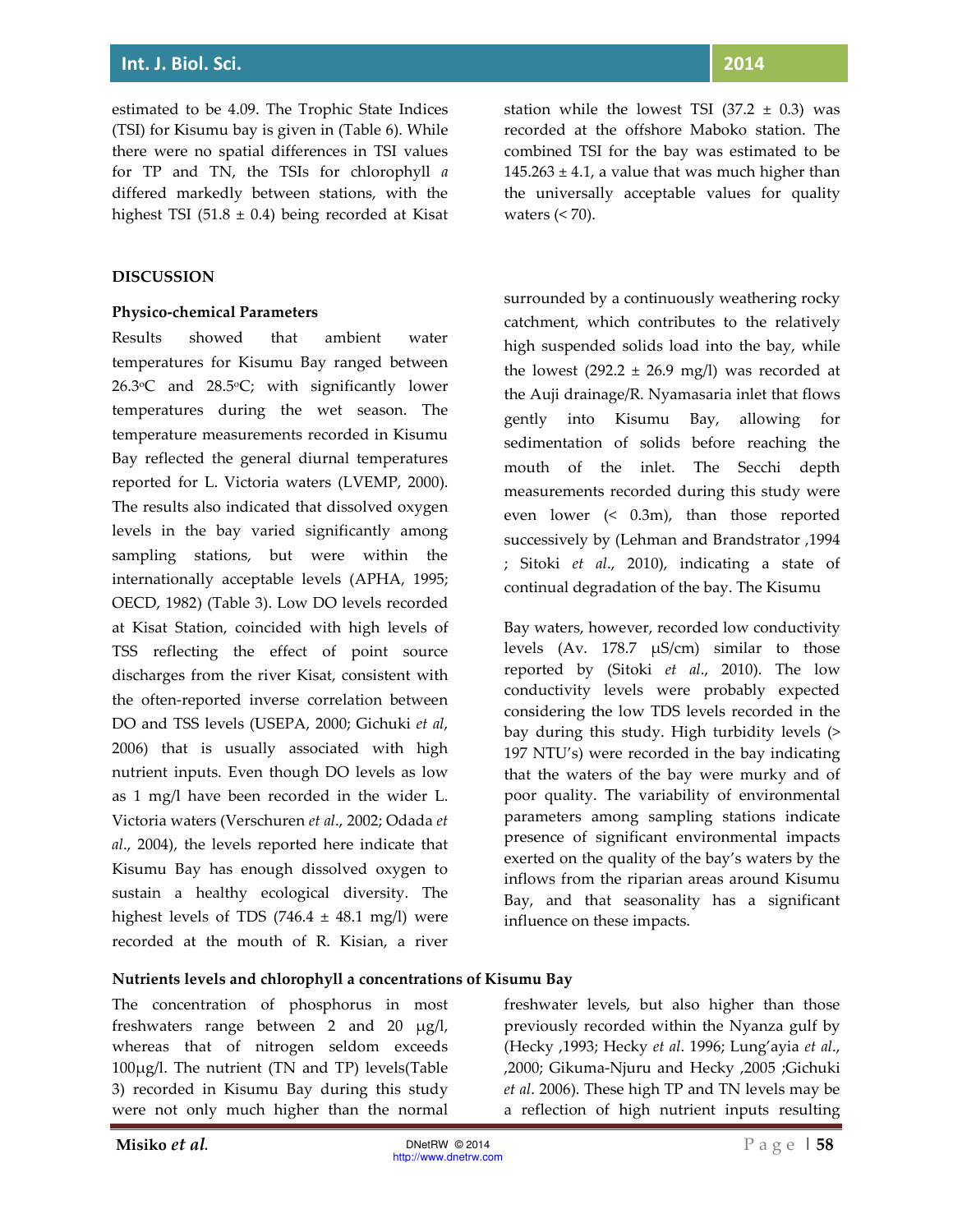from anthropogenic activities around the bay area and from Kisumu City. Indeed, the elevated TP and TN levels, which were more pronounced at the Kisat and Kisian sampling stations, and at the Auji-Nyamasaria inlet, especially during the rainy season, may be a confirmation of the influence of Kisumu City and the riparian areas on Kisumu Bay that is being exerted through the Kisat-Auji-Nyamasaria drainage systems. Spatial and seasonal variations in the levels of chlorophyll *a* were also observed in Kisumu Bay. Variations in levels of chlorophyll *a* coincided with spatial distribution of nutrients, and seasonal variation in the volume of discharge due to runoff. For

## **Phytoplankton population structure, PQ and TSI**

Determination of the trophic state of a water body is based upon the levels of phosphorus and nitrogen, and the phytoplankton biomass in the water, with high nutrient concentrations being associated with eutrophication and algal blooms, whereas high silica content leads to high diatom populations. The nitrogen phosphorus ratio (N:P ratio), on the other hand, determines the phytoplankton community structure, which in turn forms the basis for the determination of the phytoplankton quotient of a water body. The low TN:TP ratio (< 10) for Kisumu Bay indicates that the bay is nitrogen limited (Carlson, 1977), and increase in nitrogen concentration results in increased phytoplankton production, a fact that is supported by the higher chlorophyll *a* levels

## **Prevailing Trophic State of Kisumu Bay**

In standing waters, water quality may be determined by an array of physical and biological factors. Quality determination for Kisumu Bay waters was based upon the levels of TP, chlorophyll *a* concentration, TSS and TDS levels as well as the TSI and PQ prevailing in the waters at the time of the study (Table 3, 5, and 6). Kisumu bay had a compound PQ ranging between 2.3 and 6.4, placing it within the eutrophic class of the (Nyaggard ,1949) classification, which also classifies a eutrophic water body as that having Chlorophycea,

example, while the highest concentrations of chlorophyll *a* were measured at R. Kisat inlet, that is associated with sewage discharge, and high nutrients levels, which lead to high algal production rates, the offshore Maboko station recorded significantly lower mean chlorophyll *a* levels during the wet season, probably as a result of a combination of dilution effects and increased turbidity due to sediment inputs from river Kisian, a fact that is amply supported by the significant negative correlation observed between chlorophyll *a* levels in the water and total suspended solids, water turbidity and Secchi transparency measurements in this study.

recorded at the Kisat and Auji-Nyamasaria inlets, and during the high runoff wet season. The high phosphorus loading and nitrogen limitation favoured the proliferation of the Cyanobacteria, which currently dominate the algal population in the bay. The Cyanobacteria pose a threat to aquatic life since they produce algal toxins that are harmful to aquatic organisms (Kilham, 1990; Hecky, 1993 and Gichuki et al, 2006). The low SiO<sub>2</sub> levels in the bay were mirrored in the low Bacillariophyceae populations recorded. This research confirms the increasing level of the Myxophyceae/Cyanophyceae families and decreasing levels of the Chlorophytes in Nyanza gulf that was previously reported by (Muggide ,1993 Lung'ayia *et al*., 2000).

Myxophycea and Bacillariophyceae quotients ranging between 0.7 - 3.5, 0.8 - 3.0 and 0.2 – 3, respectively, ranges that were surpassed in Kisumu Bay. This may imply that the bay is in worse state of eutrophication than previously thought (Gichuki, 2000; Gichuki *et al*., 2006). The higher than normal Carlson's TSI values placing the bay within the hypereutrophic category attests to this observation. Results from this study indicate that TN (r<sup>2</sup> = 0.8888, p < 0.01) and Turbidity ( $r^2 = 0.8451$ ,  $p < 0.01$ ) were the best indicators of the trophic state of Kisumu bay.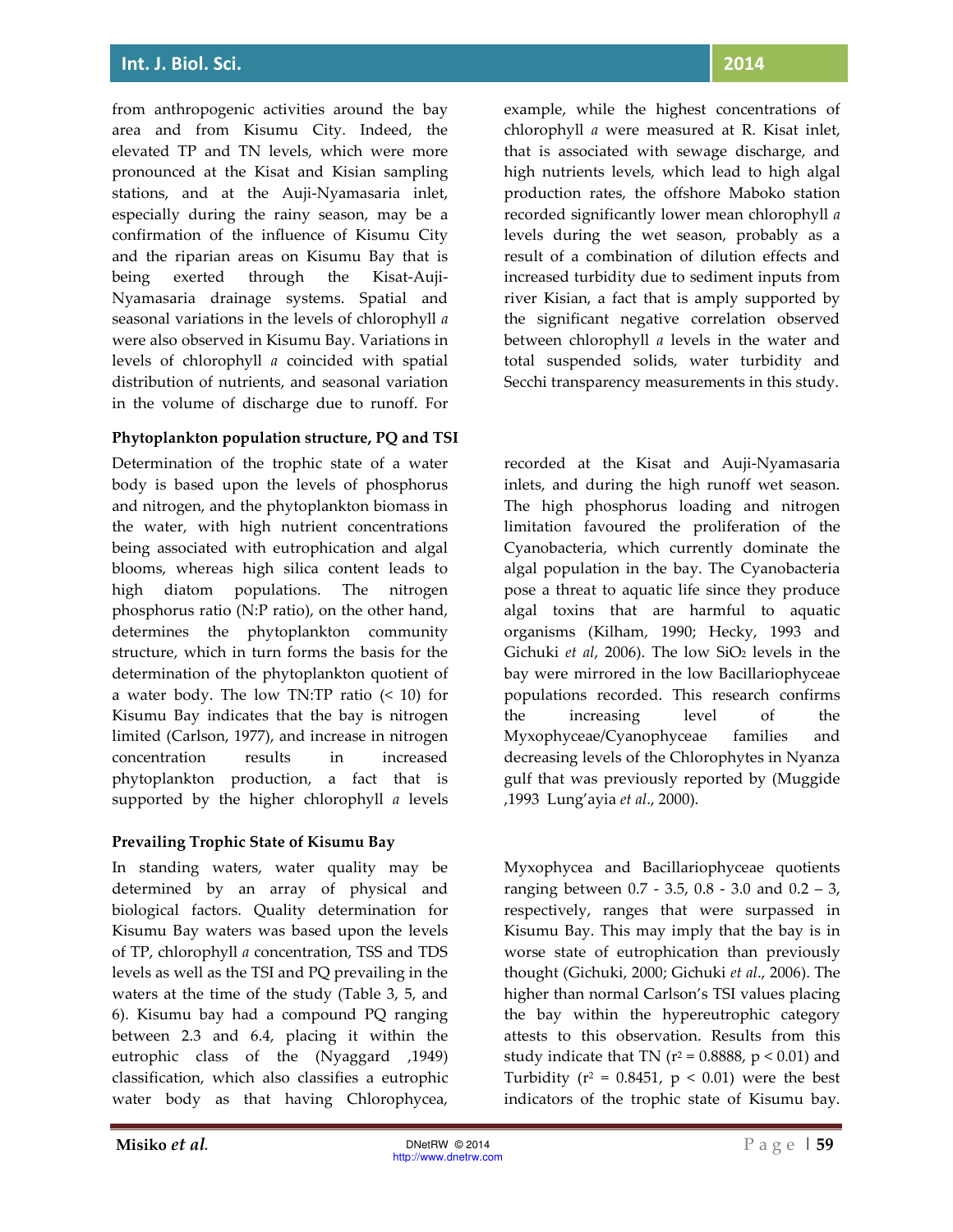$= 0.8309$  and Secchi depth ( $r^2 = 0.733$ ).

## **ACKNOWLEDGEMENTS**

We wish to express our sincere gratitude to the National Council of Science and Technology (NCST), Kenya for providing the funds used to conduct this study. We highly acknowledge the zoology department of Maseno University, and the Kenya Marine and Fisheries Research Institute (KMFRI) for providing the required infrastructure, materials and technical support and for allowing us the use of their laboratories during the study period. We also thank to the technicians from KMFRI and Maseno University who helped in the sampling process and sample analysis. Many thanks go to Mr. Erick Jondiko who greatly assisted in data analysis. Finally, we wish to sincerely thank all those people who may have participated in one way or another to the success of this study.

## **TABLES**

**TABLE 1:** Mean (± S.E.) values for physico-chemical parameters and chlorophyll a for Kisumu bay during the study period, April 2009 – March 2010. Significant spatial differences (p < 0.05) are depicted by different superscripts.

| Parameter                    | Kisian                 | Maboko                        | Kisat                       | Railways pier                | Nyamasaria                    |
|------------------------------|------------------------|-------------------------------|-----------------------------|------------------------------|-------------------------------|
| Temperature<br>$(^\circ C)$  | $28.5 \pm 0.4^{\rm b}$ | $26.3 \pm 0.5^{\rm a}$        | $28.5 \pm 0.5^{\rm b}$      | $27.5 \pm 0.4^{\rm b}$       | $27.0 \pm 0.4^{\rm b}$        |
| Conductivity<br>$(\mu S/cm)$ | $184.3 \pm 2.4$        | $165.4 \pm 4.5$               | $195.2 \pm 2.6$             | $184.6 \pm 2.8$              | $163.8 \pm 8.1$               |
| Secchi depth<br>(m)          | $0.2 \pm 0.01$         | $0.3 \pm 0.03$                | $0.1 \pm 0.01$              | $0.2 \pm 0.01$               | $0.2 \pm 0.01$                |
| DO(mg/l)                     | $5.6 \pm 0.4^{\rm b}$  | $8.0 \pm 0.2$ c               | $4.6 \pm 0.4$ <sup>a</sup>  | $5.6 \pm 0.4^{\rm b}$        | $5.7 \pm 0.3^{\rm b}$         |
| pH                           | $7.8 \pm 0.1$          | $7.87 \pm 0.08$               | $7.9 \pm 0.07$              | $7.5 \pm 0.08$               | $7.7 \pm 0.06$                |
| TDS(mg/l)                    | $746.4 \pm 48.1$       | $392.2 \pm 36.5^{\circ}$      | $687.1 \pm 38.6$ c          | $620.2 \pm 14.6$ c           | $292.2 \pm 26.9^{\circ}$      |
| TSS(mg/l)                    | $1597.7 \pm 57.9$ c    | $795.0 \pm 26.8a$             | $1147.3 \pm 28.8^{\circ}$   | $1171.7 \pm 16.3^b$          | $621.7 \pm 7.4$ <sup>a</sup>  |
| Turbidity<br>(NTU)           | $296.7 \pm 13.3^b$     | $243.5 \pm 10.6$ <sup>b</sup> | $261.6 \pm 11.5^{\rm b}$    | $358.2 \pm 7.2$ <sup>c</sup> | $197.4 \pm 17.3$ <sup>a</sup> |
| Chlorophyll<br>$a$ (mg/l)    | $30.5 \pm 3.5^{\rm b}$ | $13.2 \pm 1.9^{\circ}$        | $32.6 \pm 5.7$ <sup>b</sup> | $30.3 \pm 3.3^{\rm b}$       | $31.9 \pm 3^{6}$              |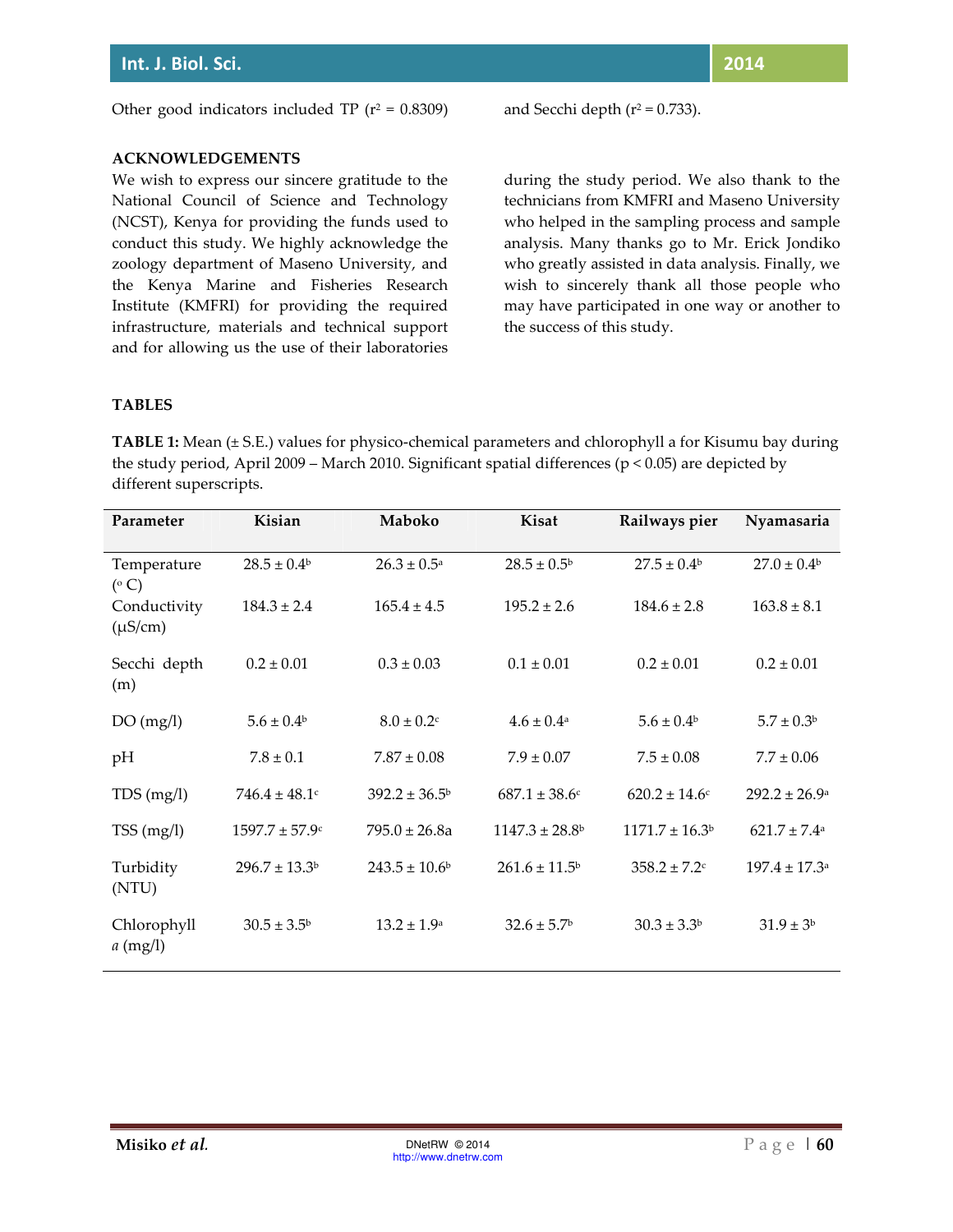| Parameter        | R. Kisian                   | Maboko                       | R. Kisat                | Railways pier                  | R. Nyamasaria                 |
|------------------|-----------------------------|------------------------------|-------------------------|--------------------------------|-------------------------------|
| $NO3 (\mu g/l)$  | $40.6 \pm 2.8^{\text{a}}$   | $42.1 \pm 3^a$               | $46.3 \pm 3.3^b$        | $42.0 \pm 2^a$                 | $46.3 \pm 2.9^{\circ}$        |
| $NO2 (\mu g/l)$  | $20.9 \pm 2.1$ <sup>a</sup> | $28.6 \pm 2.6^{\circ}$       | $25.3 \pm 2.9^{\circ}$  | $21.3 \pm 1.6^a$               | $21.5 \pm 1.76$ <sup>a</sup>  |
| $NH_4(\mu g/l)$  | $91.4 \pm 5.8^{\circ}$      | $104.6 \pm 8.7$ <sup>b</sup> | $136.1 \pm 8^c$         | $111.3 \pm 31$ <sup>b</sup>    | $117.6 \pm 12.1$ <sup>b</sup> |
| $TN (\mu g/l)$   | $1572.1 \pm 2.2^b$          | $1483.2 \pm 15^{\circ}$      | $1527.8 \pm 12.2$       | $1480.3 \pm 19.9$ <sup>a</sup> | $1466.8 \pm 2.4^{\circ}$      |
| $SRP (\mu g/l)$  | $141.9 \pm 10.3$            | $139.3 \pm 6.9$              | $138.1 \pm 12.7$        | $141.2 \pm 9.1$                | $132.9 \pm 8.13$              |
| $TP(\mu g/l)$    | $307.6 \pm 4.6^{\circ}$     | $280.6 \pm 4.3^{\circ}$      | $315.2 \pm 3.7^{\circ}$ | $276.1 \pm 2.3^{\circ}$        | $256.7 \pm 3.7^{\circ}$       |
| SiO <sub>2</sub> | $12.2 \pm 1.7^{\circ}$      | $25.0 \pm 1.3$               | $28.4 \pm 2.5^{\circ}$  | $26 \pm 2.5^{\circ}$           | $23.7 \pm 1.9^{\circ}$        |
| TN:TP ratio      | $5.1 \pm 0.07$              | $5.3 \pm 0.11$               | $4.8 \pm 0.06$          | $5.4 \pm 0.04$                 | $5.7 \pm 0.07$                |

**TABLE.2**: Mean (± S.E.) values for nutrients concentrations for Kisumu bay during the study period, April 2009 – March 2010. Significant spatial differences (p < 0.05) are depicted by different superscripts.

**TABLE 3**: Seasonal variations in physico-chemical and nutrients characteristics of Kisumu bay during the 2009 – 2010 period. Significant seasonal differences (p < 0.05) are depicted by different superscripts.

| <b>PARAMETER</b>           | <b>DRY SEASON</b>       | <b>WET SEASON</b>         |
|----------------------------|-------------------------|---------------------------|
| Temperature <sup>0</sup> C | $28.1 \pm 0.2^b$        | $26.7 \pm 0.1^{\text{a}}$ |
| Conductivity (µs/cm)       | $165.0 \pm 3.6$         | $166.7 \pm 3.7$           |
| D.O.(mg/l)                 | $5.9 \pm 0.2$           | $6.3 \pm 0.2$             |
| Secchi depth(m)            | $0.22 \pm 0.01$         | $0.22 \pm 0.01$           |
| TDS(mg/l)                  | $287.7 \pm 2.0$         | $286.99 \pm 2.0$          |
| TSS(mg/l)                  | $1427.2 \pm 5.0$        | $1327.0 \pm 4.0$          |
| Turbidity (NTU)            | $227.4 \pm 8.8^{\circ}$ | $268.6 \pm 8.9^{\circ}$   |
| Ph                         | $7.7 \pm 0.1$           | $7.8 \pm 0.0$             |
| Chlorophyll a              | $28.8 \pm 2.4^{\circ}$  | $18.4 \pm 1.1^a$          |
| SiO <sub>2</sub>           | $23.9 \pm 1.3^{\circ}$  | $28.1 \pm 1.2^b$          |
| <b>SRP</b>                 | $140.2 \pm 4.8$         | $139.4 \pm 5.8$           |
| NH <sub>4</sub>            | $107.6 \pm 5.4$         | $109.7 \pm 6.3$           |
| N0 <sub>3</sub>            | $41.7 \pm 1.6$          | $44.5 \pm 1.6$            |
| $N_{02}$                   | $20.8 \pm 0.9^{\rm a}$  | $25.5 \pm 1.5^{\circ}$    |
| TN                         | $1501.2 \pm 8$          | $1518.5 \pm 7.0$          |
| <b>TP</b>                  | $280.8 \pm 4.1$         | $289.6 \pm 3.8$           |
| TN:TP                      | $5.4 \pm 0.1$           | $5.3 \pm 0.1$             |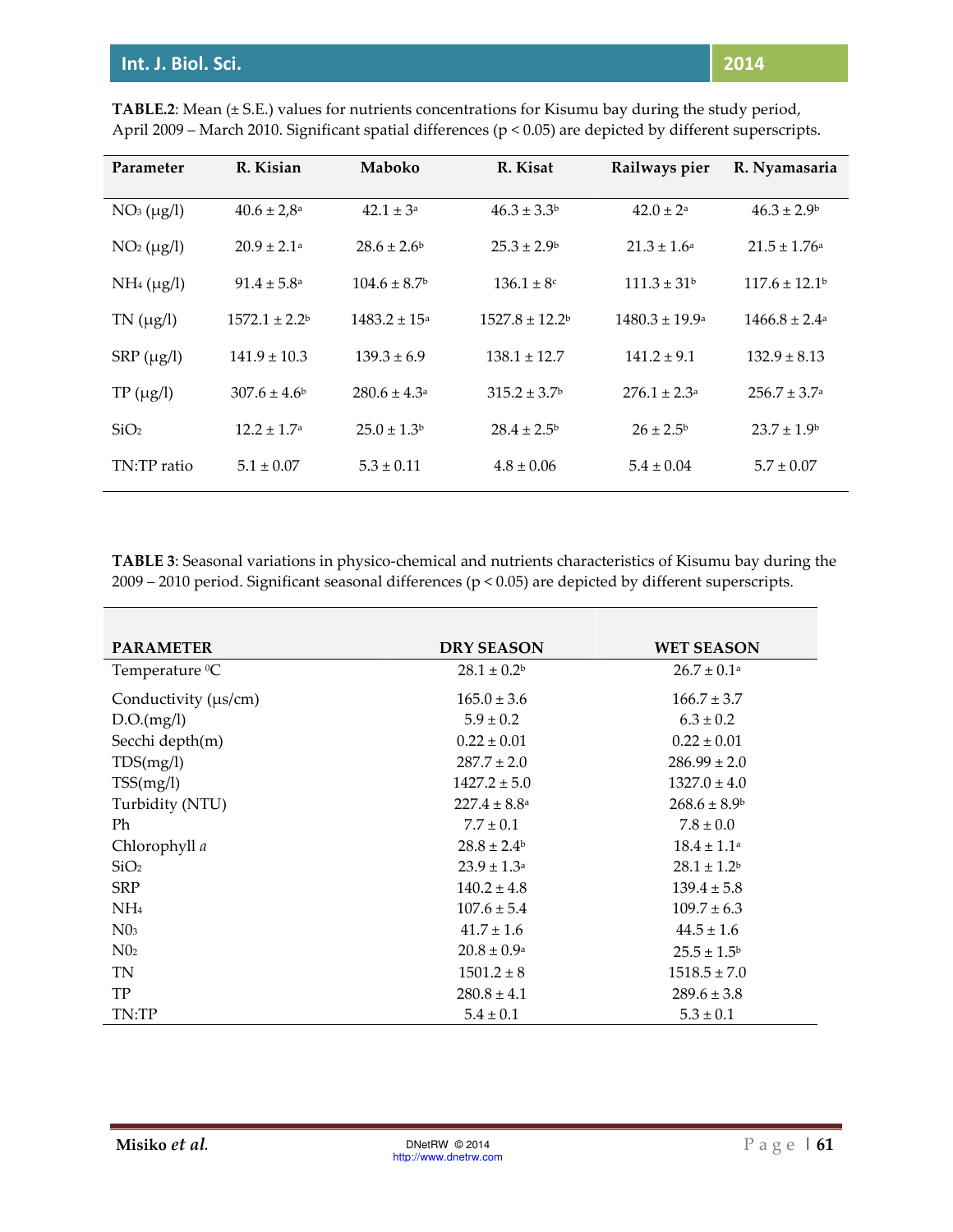**TABLE 4:** List of the major phytoplankton families and genera recorded in Kisumu bay during the 2009/2010 study.

| <b>FAMILY</b>            | <b>GENUS</b>    |
|--------------------------|-----------------|
| <b>BACILLARIOPHYCEAE</b> | Amphora         |
|                          | Aulacoseira     |
|                          | Cyclotella      |
|                          | Cymbella        |
|                          | Diatoma         |
|                          | Navicula        |
|                          | Nitchzia        |
|                          | Stephanodiscus  |
| <b>CHLOROPHYCEAE</b>     | Tetraedron      |
|                          | Ankistrodesmus  |
|                          | Botryococccus   |
|                          | Chodatella      |
|                          | Coelastrum      |
|                          | Dictyosphaerium |
|                          | Gonatodesmidson |
|                          | Kirchnella      |
|                          | Monoraphidium   |
|                          | Oocystis        |
|                          | Pediastrum      |
|                          | Scenedesmus     |
|                          | Schroidera      |
|                          | Schroederiella  |
|                          | Ceolastrum      |
|                          | Coenocystis     |
|                          | Rhapidium       |
|                          | Surillella      |
| <b>DESMIDACEAE</b>       | Closterium      |
|                          | Crucigenia      |
|                          | Cosmarium       |
|                          | Straurastrum    |
|                          | Cosmarium       |
| <b>DINOPHYCEAE</b>       | Synedra         |
|                          | Glenodinium     |
| <b>EUGLENOPHYCEAE</b>    | Euglena         |
|                          | Phacus          |
|                          | Stromonas       |
|                          | Trachelemonous  |
|                          | Spurrillina     |
|                          | Fragillaria     |
| <b>CYANOPHYCEAE</b>      | Coelomoron      |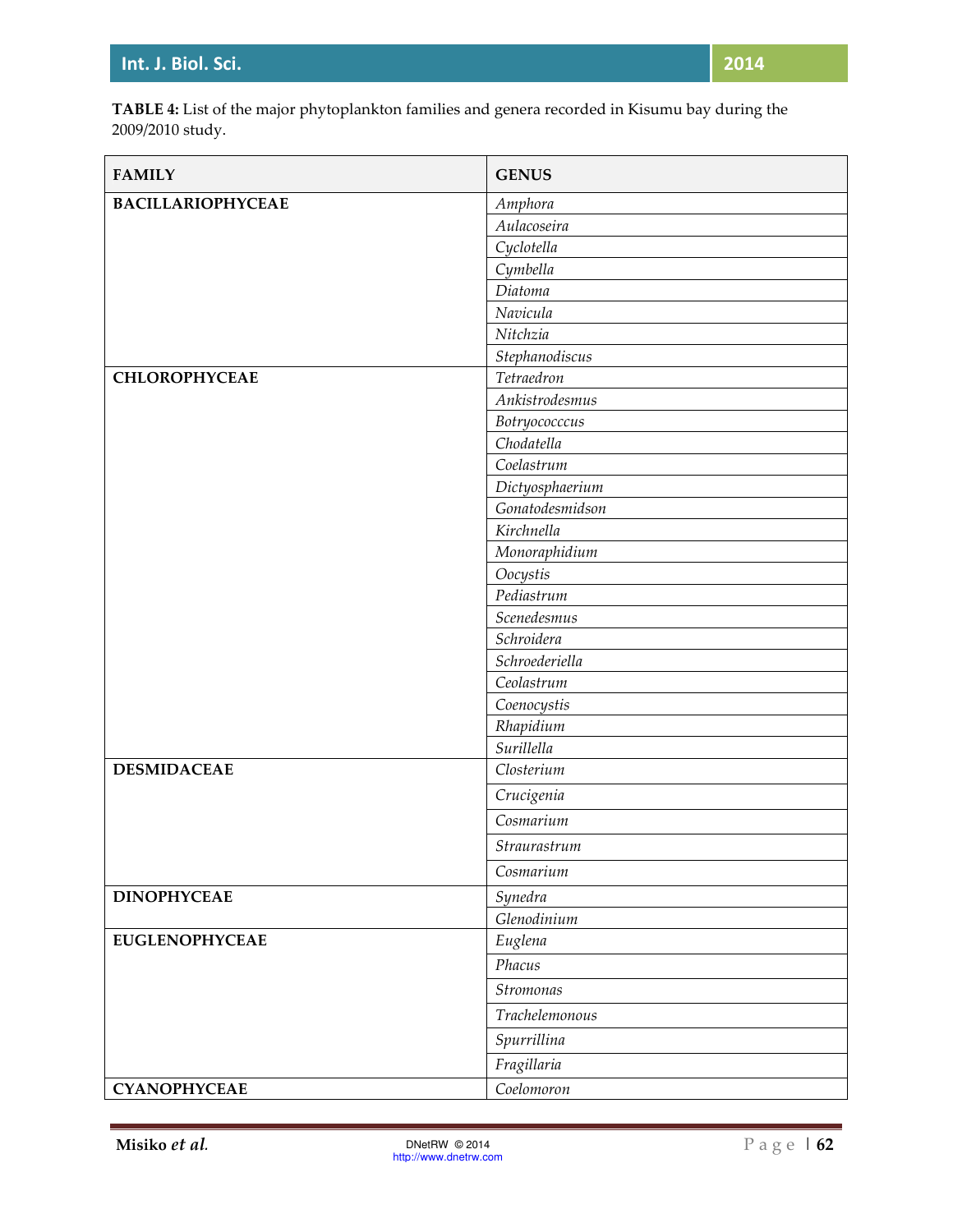| <b>FAMILY</b> | <b>GENUS</b>       |
|---------------|--------------------|
|               | Anabaena           |
|               | Aphanocapsa        |
|               | Chroococcus        |
|               | Cylindrospermopsis |
|               | Microcycstis       |
|               | Planktolyngbya     |
|               | Pseudoanabaena     |
|               | Romeria            |
|               | Anabaenopsis       |
|               | Merismopedia       |
|               | Aphanothece        |
|               |                    |

**TABLE 5:** Estimates of the phytoplankton quotients for the different sampling stations and the compound quotient for Kisumu bay for the period 2009 - 2010. Stations marked with different superscripts were significantly different (p < 0.05) for the respective quotients.

| <b>Station</b> | <b>Bacillar Q</b>          | Chloro Q                    | Eugl Q                       | Myxo Q                     | CQ                         |
|----------------|----------------------------|-----------------------------|------------------------------|----------------------------|----------------------------|
| Kisat          | $2.2 \pm 0.5$ <sup>a</sup> | $3.1 \pm 1.0^{\rm b}$       | $2.4 \pm 0.9$ c              | $0.3 \pm 0.2$ <sup>a</sup> | $2.3 \pm 1.5^{\text{a}}$   |
| Kisian         | $2.2 \pm 1.1$ <sup>a</sup> | $1.4 \pm 0.5$ <sup>a</sup>  | $0.2 \pm 0.1$ <sup>a</sup>   | $2.7 \pm 1.7$ °            | $2.9 \pm 1.3$ <sup>a</sup> |
| <b>Maboko</b>  | $0.7 \pm 0.3^{\rm b}$      | $2.0 \pm 1.5$ <sup>ab</sup> | $0.2 \pm 0.4$ <sup>a</sup>   | $3.3 \pm 1.3$ <sup>c</sup> | $2.7 \pm 1.6^{\text{ a}}$  |
| Railway pier   | $2.2 \pm 1.0^{\text{a}}$   | $1.5 \pm 0.8^{\text{a}}$    | $1.1 \pm 0.5^{\,\mathrm{b}}$ | $4.6 \pm 1.8$ <sup>C</sup> | $4.9 \pm 1.9^{\circ}$      |
| Nyamasaria     | $2.5 \pm 1.3^{\text{a}}$   | $0.7 \pm 0.3$ c             | $1.9 \pm 0.9$ c              | $1.7 \pm 0.7$ <sup>b</sup> | $6.4 \pm 1.6$              |
| Average        | $2.0 \pm 0.3$              | $2.1 \pm 0.5$               | $1.1 \pm 0.4$                | $2.9 \pm 0.7$              | $4.1 \pm 0.7$              |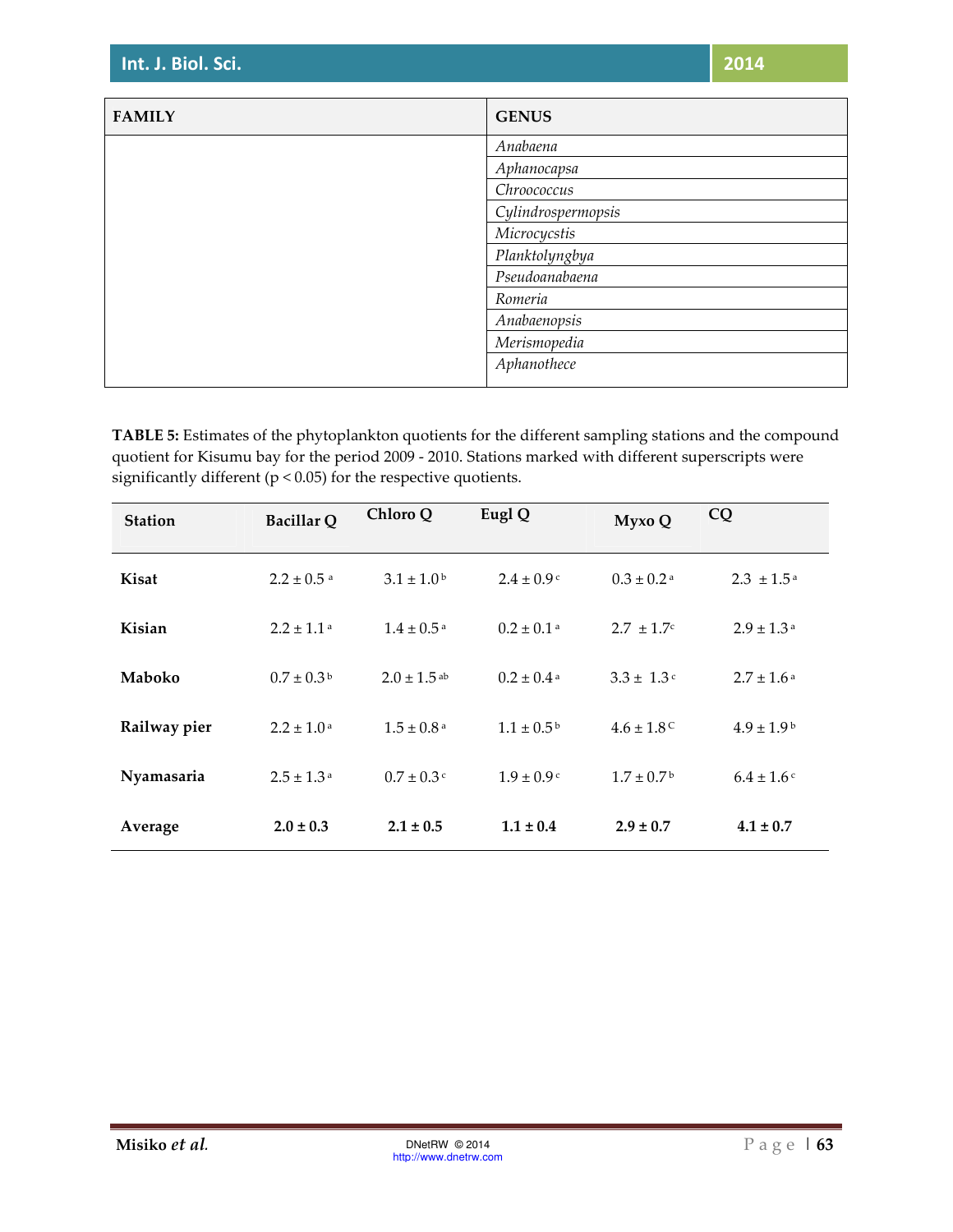| <b>Stations</b> | TSI (Chlor a)               | TSI (TP)        | TSI (TN)         |
|-----------------|-----------------------------|-----------------|------------------|
| Kisat           | 51.8 ±.3 $\rm{c}$           | $180.3 \pm 9.0$ | $180.3 \pm 9.9$  |
| Kisian          | $42.0 \pm .5$ <sup>ab</sup> | $185.7 \pm 5.6$ | $185.9 \pm 5.6$  |
| Maboko          | $37.2 \pm .3a$              | $195.5 \pm 7.1$ | $195.5 \pm 7.1$  |
| Railways pier   | 43.5 $\pm$ .4 <sup>b</sup>  | $189.6 \pm 3.6$ | $189.6 \pm 3.6$  |
| Nyamasaria      | $45.1 \pm 4$ bc             | $187.2 + 4.4A$  | $187.2 \pm 4.4$  |
| <b>Stations</b> | TSI2(TP)                    | TSI2 (TN)       | TSI AVER.        |
| Kisat           | $272.3 \pm 3.2$             | $216.2 \pm 4.0$ | $139.3 \pm 5.4$  |
| Kisian          | $270.3 \pm 9.1$             | $206.6 \pm 6.3$ | $144.3 \pm 13.8$ |
| Maboko          | $270.6 \pm 3.6$             | $210.9 \pm 4.3$ | $132.6 \pm 17.8$ |
| Railways pier   | $265.4 \pm 4.9$             | $216.0 \pm 6.6$ | $143.5 \pm 12.9$ |
| Nyamasaria      | $266.5 \pm 5.2$             | $208.0 \pm 5.0$ | $150.0 \pm 13.8$ |

**TABLE 6:** Estimates of the Trophic State Indices for Kisumu bay for the period 2009 - 2010. Stations marked with different superscripts were significantly different (p < 0.05) for the respective indices.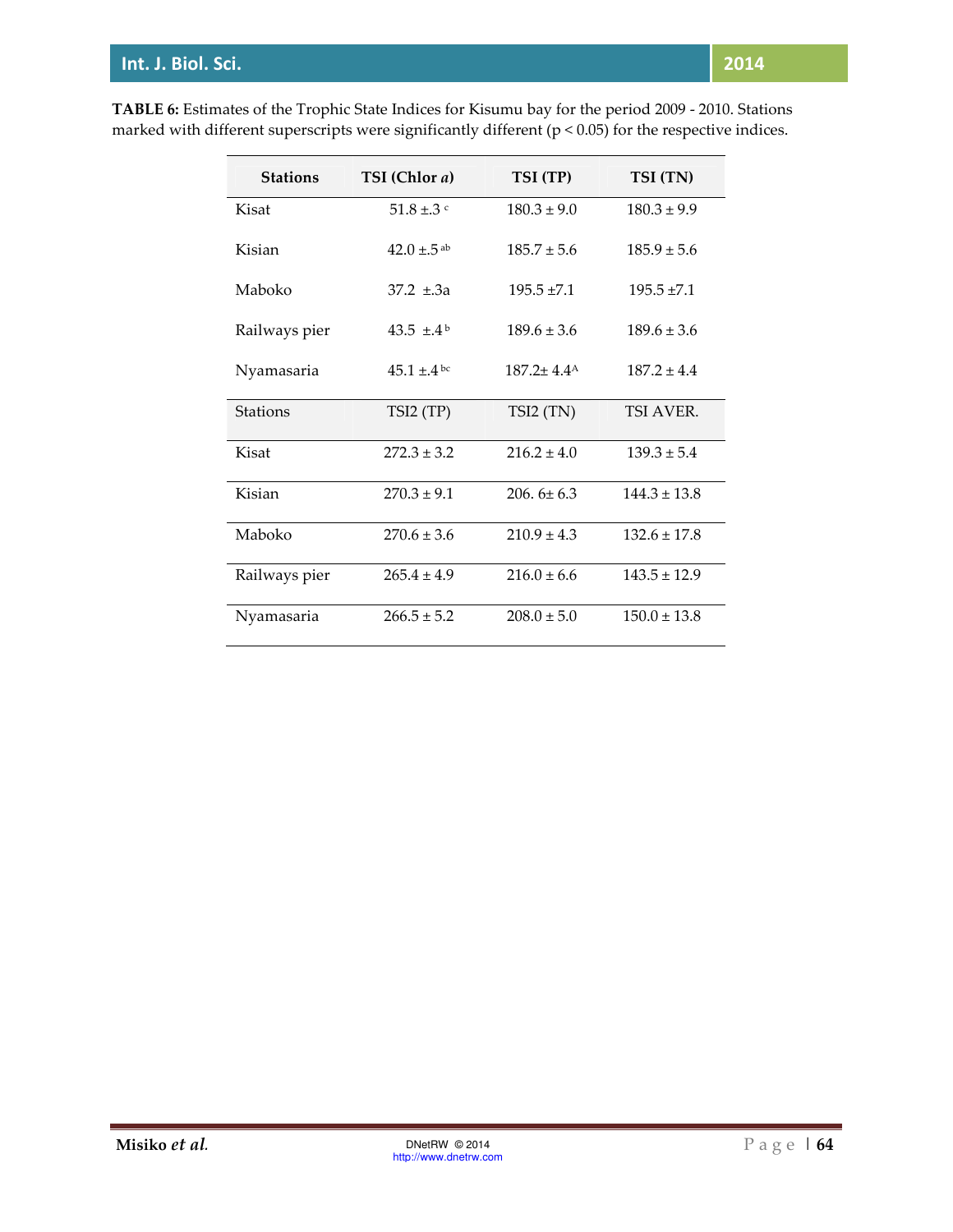| Parameter        | Levels in Kisumu bay    |                              | <b>WHO</b> Standards |
|------------------|-------------------------|------------------------------|----------------------|
|                  | Dry Season              | Wet Season                   |                      |
| Temperature      | $28.1 \pm 0.2^b$        | $26.7 \pm 0.1^{\text{a}}$    |                      |
| Conductivity     | $165.0 \pm 3.6$         | $166.7 \pm 3.7$              | $10 - 1000 \mu S/cm$ |
| DO               | $5.9 \pm 0.2$           | $6.3\pm0.2$                  | 8-15 mg/l @ 25°C     |
| Secchi depth     | $0.22 \pm 0.01$         | $0.22 \pm 0.01$              |                      |
| <b>TDS</b>       | $287.7 \pm 2.0$         | $286.99 \pm 2.0$             | $< 1200$ mg/l        |
| <b>TSS</b>       | $1427.2 \pm 5.0$        | $1327.0 \pm 4.0$             | $25 - 80$ mg/l       |
| Turbidity        | $227.4 \pm 8.8^{\rm a}$ | $268.6 \pm 8.9$ <sup>b</sup> | $<1000$ NTUs $\,$    |
| pH               | $7.7 \pm 0.1$           | $7.8 \pm 0.0$                | $6.5 - 9.0$          |
| Chlorophyll a    | $28.8 \pm 2.4^{\rm b}$  | $18.4 \pm 1.1^{\rm a}$       |                      |
| SiO <sub>2</sub> | $23.9 \pm 1.3^{\rm a}$  | $28.1 \pm 1.2^{\rm b}$       |                      |
| <b>SRP</b>       | $140.2 \pm 4.8$         | $139.4 \pm 5.8$              |                      |
| NH <sub>4</sub>  | $107.6 \pm 5.4$         | $109.7 \pm 6.3$              | $<$ 3 mg/l           |
| NO <sub>3</sub>  | $41.7 \pm 1.6$          | $44.5 \pm 1.6$               | $< 5$ mg/l           |
| NO <sub>2</sub>  | $20.8\pm0.9^{\rm a}$    | $25.5 \pm 1.5^{\rm b}$       | $< 1$ mg/l           |
| <b>TN</b>        | $1501.2\pm 8$           | $1518.5 \pm 7.0$             | $< 6$ mg/l           |
| ${\rm TP}$       | $280.8 \pm 4.1$         | $289.6 \pm 3.8$              | $< 1$ mg/l           |

**TABLE 7**: A comparison of the physico-chemical parameters measured in Kisumu bay during the 2009 – 2010 period and the internationally (WHO) accepted levels.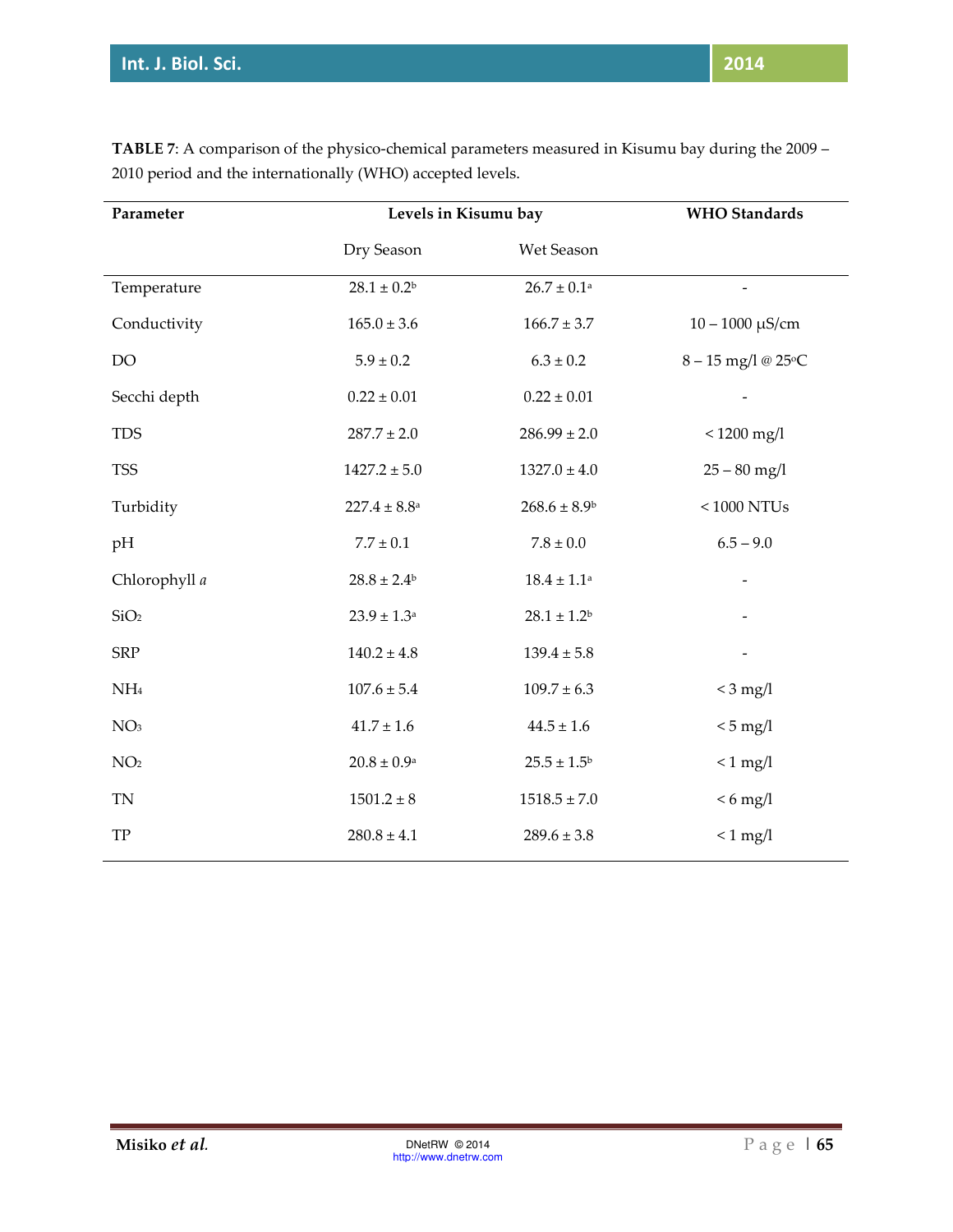#### **REFERENCES**

**APHA, 1995**.Standard methods for analyses of water and wastewater,(18<sup>th</sup> Ed). Port City Press, Baitimore, MD.

**Carlson, RE.1977**.A Trophic State Index for lakes. Limnology and Oceanography. 22:2 361- 369.

**Cocquyt, C., Vyverman, W., Compère, P.1993**. A checklist of the algal flora of the East African Great Lakes: Lake Malawi, Lake Tanganyika and Lake Victoria. Scripta Botanica Belgica **8**: 1- 56.

**Gichuki, J. 2000**. The chemical environment of Lake Victoria (Kenya) with special reference to nutrient dynamics. In: L. Victoria Fisheries Org. 2005, proceeding of L.V. 2000, a New Beginning Conference 15– 19 May 2000, Jinja, Uganda.

**Gichuki, J, Mugidde, R, Lung'aiya, HBO, Muli, JR, Osumo, W., Kulekana, Y., Kishe, M., Katunzi, EFB, Mwamburi, J., Werimo, K. 2006.** Diversity of Aquatic Ecosystems. In aquatic Biodiversity of Lake Victoria Basin: Its conservation and sustainable use. Edited by P. Kansoma. Lake Victoria management Project. Pp 9-30. Book Chapter (in Press).

**Gikuma-Njuru ,P, Hecky ,RE. 2005**. Nutrient concentrations in Nyanza Gulf, Lake Victoria, Kenya: light limits algal demand abundance. Hydrobiologia.534:131-140.

**Gophen, M, Ochumba, PBO, Kaufman, L.1995**. Some aspects of perturbation in the structure and biodiversity of the ecosystem of Lake Victoria (East Africa). *Aquatic Living Resources,*  8:27-41.

**Hecky ,RE, Bugenyi, FW, Ochumba, R, Talling, JF, Mugidde, R, Gophen, M, Kaufman, L. 1994.**  The deoxygenation of Lake Victoria. Limnol. Oceanogr. 39: 1476–1481.**Hecky, RE. 1993**. The Eutrophication of L. Victoria. Proc. Int. Ass. Theory. Appl. Limnol, 25: 39 – 48.

**Hecky, RE, Bootsma, HA, Mugidde, R, Bugenyi, FWB.1996.** Phosphorus pumps, nitrogen sinks and silicon drains: Plumbing nutrients in the African Great Lakes. In: Johnson, T.C. and Odada, E. (Eds) The limnology, Climatology and paleoclimatology of the East African Great Lakes. Gordon and Breach. Toronto. Pp. 205-224.

**Huber-Pestalozzi, G.1938**. Allgemeiner Tei.Blaualgen.Bacterien.Pilze.Das Phytoplankton des suss-swassers, 1. Teil (ed.G.Huber-Pestallozi), pp.1-6+1-342. Schweizerbat'sche-Verlagsbuchhandslung, Stuttgart.

**Kaufman, L.1992**. Catastrophic change in species-rich freshwater ecosystems: the lessons of Lake Victoria. BioScience 42, 846–858.

**Kilham, S, Kilham, P.1990**. Endless summer: internal loading processes dominate nutrient cycling in tropical lakes. Freshwater Biology, **23**, 379-389.

**Lehman ,JT, Brandstrator, DK.1994**. Nutrient dynamics and turnover rates of phosphate and sulfate in Lake Victoria.

**Lung'aiya, HBO, M'Harzi, A, Tackx, M., Gichuki, J., Symeons, JJ.2000**. Phytoplankton community structure and Environment in the Kenyan waters of Lake Victoria. Freshwater Biology 43 (4): 529-543.

**LVEMP. 2002**. Integrated water quality/limnology study of Lake Victoria. Final technical report. COWI/DHI, Denmark. Maitland, P.S.1990, Biology of freshwaters, (2nd ed). Blackie and Sons Limited, USA.

**Selman, M, Greenhalgh, S. 2009.** Eutrophication: Sources and Drivers of Nutrient Pollution, Accessed 14 April 2012 www.wri.org/.webloc